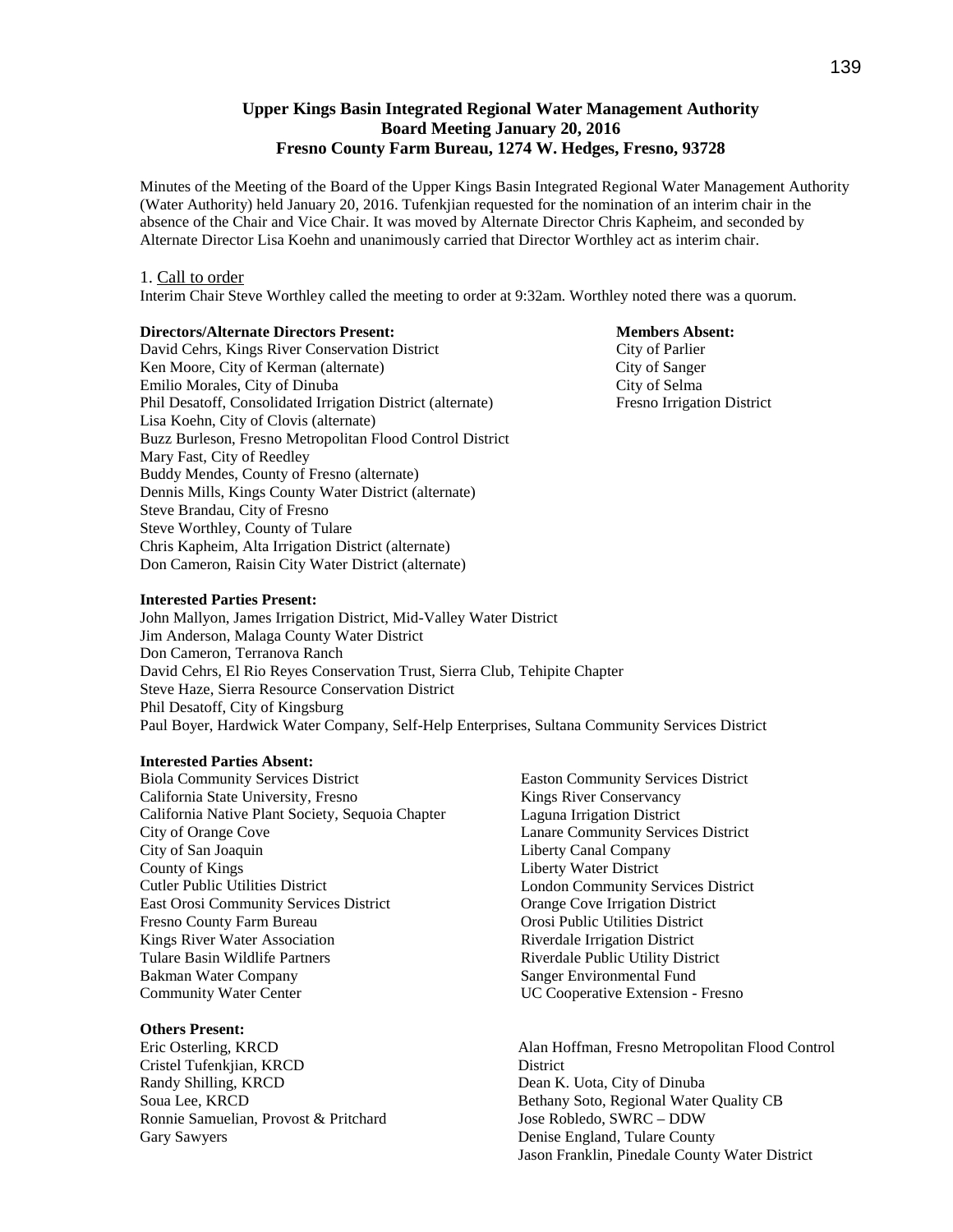# 2. Addition to or Deletion from the Agenda

# None

## 3. Public Presentations

Alan Hoffman presented on the topic of whether or not the Kings Basin Water Authority (KBWA) would be competing for Proposition 1, Chapter 7 – Regional Water Security and Drought Preparedness funding for storm water resources planning. Hoffman reported that Fresno Metropolitan Flood Control District is interested in competing for the funding, and if successful, will bring a Storm Water Resources Plan before the Advisory Committee and Board of Directors for review.

### 4. Approval of Minutes of the October 21, 2015 meeting minutes

It was moved by Director Cehrs, seconded by Alternate Director Mendes, and unanimously carried that the minutes of October 21, 2015 meeting of the Board of Directors be approved as presented.

# 5. Member/Interested Party Report

Paul Boyer of Self Help Enterprises presented on the effects of the drought on private wells in the rural community of Cameron Creek near Farmersville. Due to the drought, many private wells in Cameron Creek had gone dry. Boyer highlighted the success story of the Cameron Creek community and the City of Farmersville combining resources to connect the residents of Cameron Creek to the City's water.

### 6. Advisory Committee Report

Interim Chair Worthley called on Advisory Committee Chair Lisa Koehn to provide a report on Advisory Committee activities. Koehn reported that the Advisory Committee met on December 16. Koehn reported that staff reported on planning and implementation contracts, public policy and development of the Kings Integrated Water Flow Model. Kohen reported that the Authority's consultant emailed a draft of the IRWMP annual report for comment, and that the Advisory Committee unanimously approved Armona Community Services District (CSD) to become an interested party of the KBWA.

#### 7. Staff Reports

*Planning and Implementation Contracts* –Soua Lee reported on the status of planning and implementation contracts. Lee referred to the contracts matrix included in the agenda packet for updates on specific projects. Lee reported that under Prop. 84 Round 1, project proponent East Orosi Community Services District submitted a schedule amendment to extend the grant deadline to June 2017. Lee reported that Prop. 84 Round 2 reporting and invoicing is going as scheduled. Lee reported that the California Water Foundation grant deadline to complete all activities related to the development of the Kings IWFM will conclude at the end of March 2016.

#### *Inter-regional and Statewide Coordination* – None to report.

*Public Information* – Tufenkjian reported on a summary of public outreach efforts for the KBWA as reported in the annual report. Tufenkjian reported that since the launch of the KBWA website in July 2014, there have been 7,638 views. Tufenkjian reported on popular pages of the KBWA website that garnered the most views including the press release by the Kings River Water Association of the  $60<sup>th</sup>$ anniversary of Pine Flat Dam, information on Prop. 1 public workshops, KBWA's project list and reports, and the list of KBWA directors. Tufenkjian reported that since the publication of the KBWA groundwater video in April 2014 there have been 550 views on YouTube. Tufenkjian reported that KBWA's Twitter account has 385 followers and 917 tweets since its inception. Tufenkjian reported that the goal of KBWA's Twitter account is to extend awareness of the activities of the KBWA to followers locally and outside of the Kings Basin. Tufenkjian reported that 3,000 of the 5,000 indoor watering tips fliers developed by the KBWA have been distributed to communities within the Kings Basin.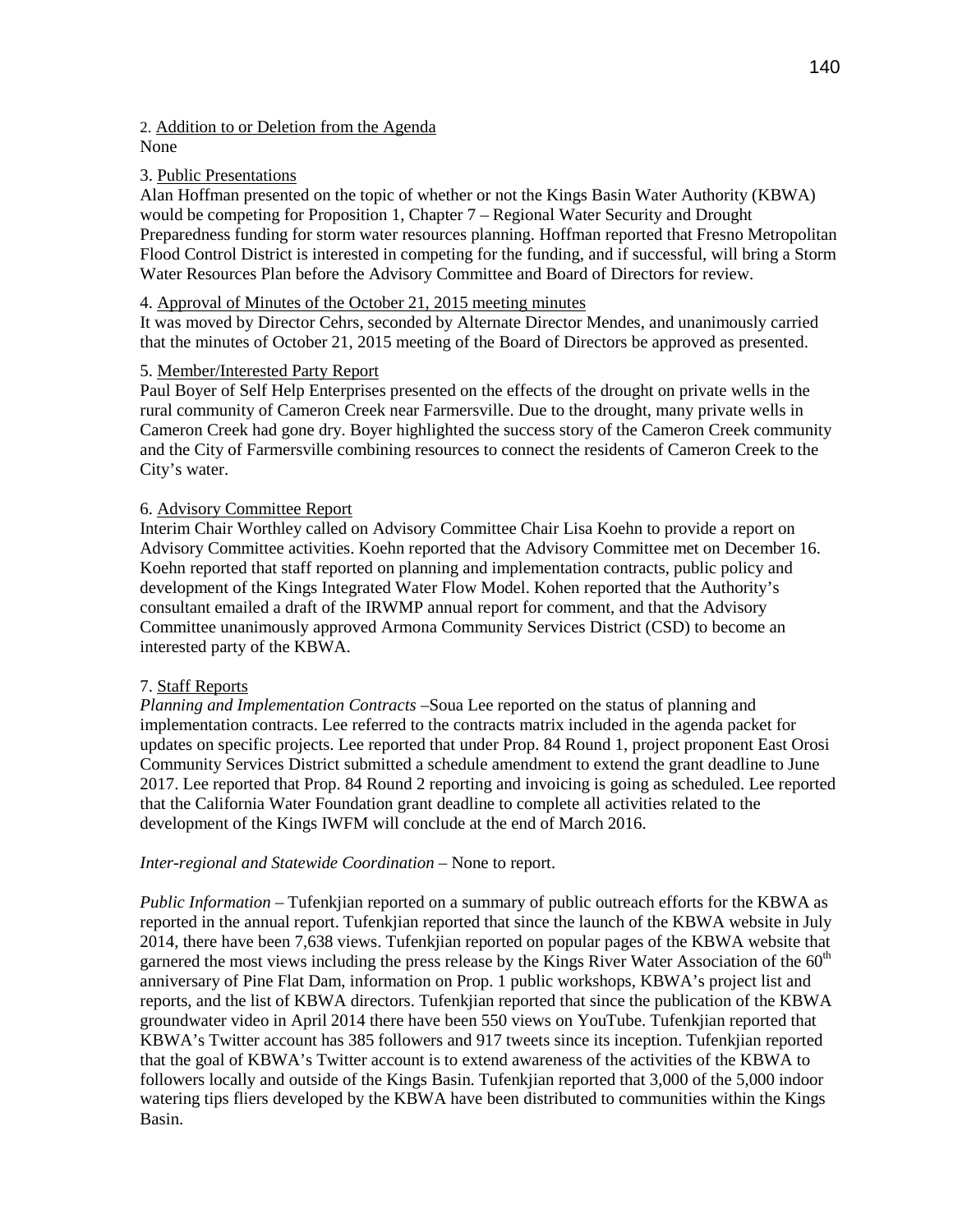*Legislation –* Tufenkjian reported that on July 31, bills have to be out of their house of origin and February 19 is the deadline for bill introduction. Tufenkjian reported that Assembly Speaker Atkins made reappointments due in part to the departure of Assembly Member Henry T. Perea. Tufenkjian reported that Assembly Member Rendon was elected to become State Assembly Speaker effective March 2016 and has adjusted some of the community assignments including the appointment of Assembly Member Bonta to the Natural Resources Committee and Assembly Member Eggman to the Water, Parks, and Wildlife Committee. Tufenkjian reported that KRCD continues to monitor AB 935 (Salas), which is a bill that aims to identify potential IRWMP funding from Prop. 1 to help support the San Joaquin River Restoration Project. Tufenkjian reported that KRCD continues to monitor SB 20 (Pavley) Water Resiliency Investment Fund, which is a spot bill that will possibly be a water tax or public goods charge bill. Tufenkjian reported that a hearing for SB 20 will occur in March and new language will come out in May.

*Administrative Items –* Tufenkjian reported that Mid-Valley Water District's newly appointed Board would look to adopt KBWA's IRWMP at their February Board meeting. Tufenkjian reported that Lanare CSD has yet to appoint members to their Board.

*Other* – Osterling reported that the kingsgroundwater.info website features new interactive maps that allow viewers to see basin boundary modifications and where GSAs are forming. Osterling reported that a public hearing for the Kings Subbasin boundary modification proposal will be held on January 27, 2016 at 9am at Fresno Irrigation District and the Tulare Lake Subbasin boundary modification hearing will be on January 29, 2016 at 9am at the Kings County Board of Supervisors Chamber. Osterling reported on Prop. 1 funding and noted that 34 million was allocated to the Tulare Lake Hydrologic Region with a large portion of funding being targeted towards Disadvantaged Community (DAC) engagement and projects. Osterling reported that Prop 1, Chapter 7 sets aside about \$20 million for storm water resources planning and about \$180 million for storm water resources implementation split between two rounds. Osterling reported that the State Water Resources Control Board will host a solicitation workshop for the Storm Water Grant Program at the Kings River Conservation District (KRCD) office on January 28 at 8:30am.

8. Recommendation to approve Armona Community Services District as an Interested Party Tufenkjian reported that at the previous Board meeting on October 21, the Board voted to annex Armona CSD into the KBWA basin boundary. Tufenkjian reported that at the Advisory Committee meeting on December 16, Armona CSD brought forth a request to become an interested party. Tufenkjian reported that Armona CSD has met all requirements to becoming an interested party. It was moved by Alternate Director Kapheim, seconded by Director Morales, and unanimously carried that Armona CSD become an interested party of the KBWA.

# 9. Request to adopt Policy No. UKB-008 Small Agency Participation Percentage Policy Shilling referred to pages 9 through 11 of the agenda packet for information on the draft Membership

Participation Percentage Policy for Small Agencies. Shilling reported on the history of the formation of the KBWA. The KBWA was originally created by an MOU in 2004 called the Upper Kings Basin Water Forum and was an informal coalition of public agencies. At the time, original members paid \$10,000.00 in annual member dues to cover operating costs. KRCD hired a consultant to create the Integrated Regional Water Management Plan (IRWMP) billed at 2.2 million dollars. The Water Forum covered the costs of the IRWMP with a \$1,000,000 grant, \$500,000 total contributions from original members and \$680,000 from KRCD. In March 2009, the JPA was formed to create the Kings Basin Water Authority. Since the JPA was formed, four new agencies have joined. Each agency was charged and has paid a buy-in amount of \$30,000 in accordance with Section 6.02 of the JPA agreement, and annual dues of \$7,000. Shilling reported that the issue up for discussion is that the \$30,000 buy-in and \$7,000 annual dues are more than some smaller entities can afford. Shilling reported that the Budget Committee worked together for more than two years to compromise on recommendations. Shilling reported that the Budget Committee recommends to the Board of Directors three Participation Percentage options: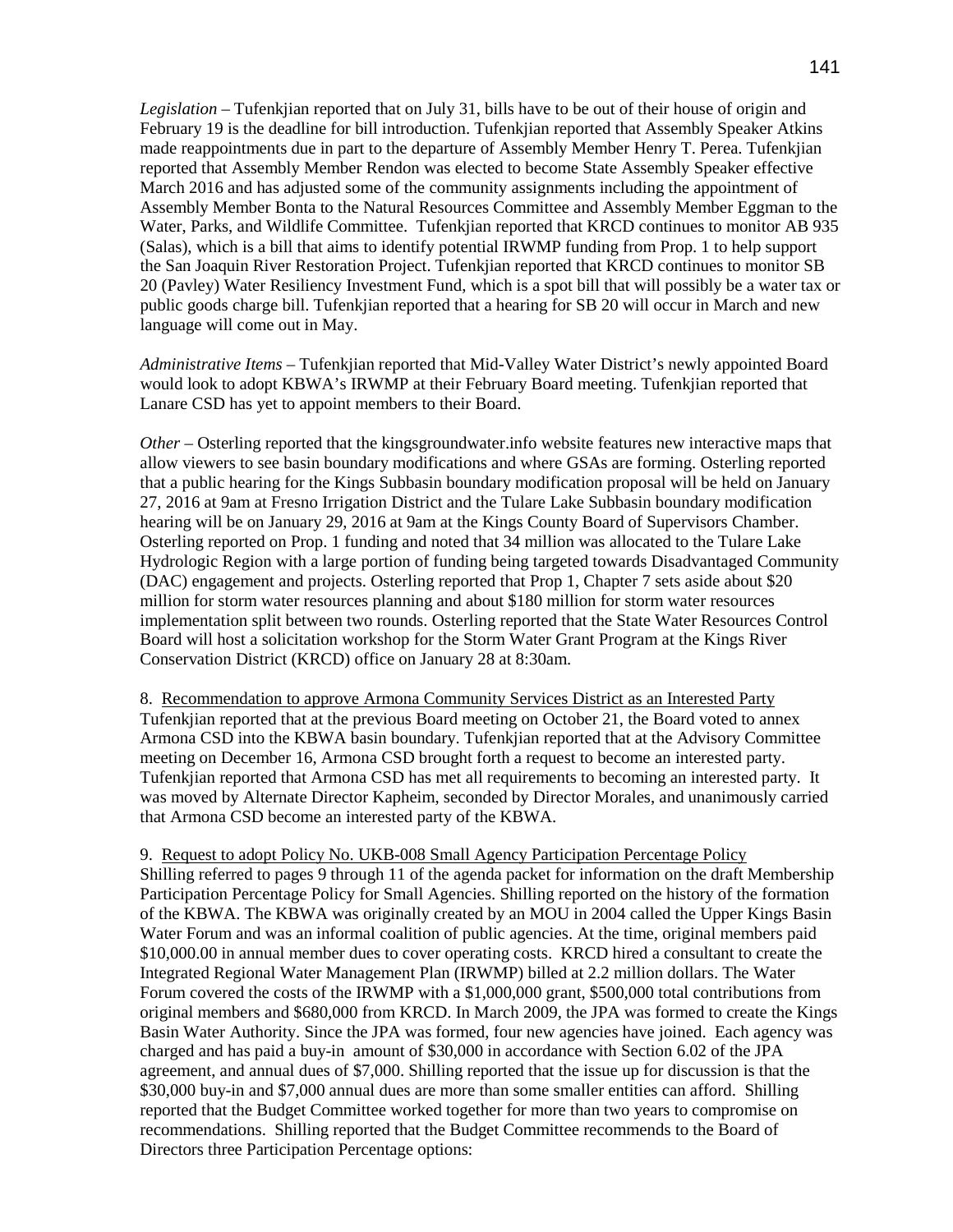- 1. A CSD or PUD, or a group of more than one (by MOU or JPA), may apply to become a member of the Authority with a 25% Participation Percentage. Currently this would result in a one-time contribution amount of \$1,750 and annual dues of \$1,750.
- 2. Cities with population less than 20,000 (small cities) and Irrigation or Water Districts with service area less than 25,000 acres (small districts) may apply to become new members of the Authority with a 50% Participation Percentage. Currently this would result in a one-time contribution amount of \$3,500 and annual dues of \$3,500.
- 3. In addition to the above, if the impediment to membership for a small agency is strictly financial, the agency can be considered for membership with a Participation Percentage of less than 25% to be determined by the Board by a Supermajority vote as provided in Section 3.03 of the JPA at the time of application for membership. The minimum Participation Percentage should be no lower than 7% of the equal Participation Percentage.

Some main points of discussion expressed by the Board of Directors were as followed:

- a. The buy-in is too small in both options 1 and 2, and it would be unfair for smaller agencies to have the same vote as Members who have paid the full \$30,000 buy-in.
- b. Smaller agencies do not have the budget for annual dues. Furthermore, direct DAC involvement brings value to the KBWA's IRWM group because recent grant funding opportunities have been heavily weighted towards DAC projects and engagement.
- c. The Advisory Committee has been inclusive of DAC involvement and the Board has historically approved recommendations by the Advisory Committee. Some Members commented that they felt the DACs have a voice in the IRWM through their Advisory Committee participation and that membership is not necessary.

It was motioned by Alternate Director Kapheim and seconded by Director Fast for policy consideration of options 1 and 2.

AYES: Director Worthley, Fast, Morales, Alternate Directors Moore, Kapheim, Koehn

NOES: Director Brandau, Burleson, Cehrs, Alternate Director Desatoff, Mendes, Mills, Cameron

ABSTAIN: None

The first motion failed a major decision vote. It was motioned by Alternate Director Koehn and seconded by Director Fast for policy consideration of only option 2.

AYES: Director Worthley, Fast, Morales, Alternate Directors Moore, Kapheim, Koehn, Mills

NOES: Director Brandau, Burleson, Cehrs, Alternate Director Desatoff, Mendes, Cameron

ABSTAIN: None

The second motion failed a major decision vote.

#### 10. Request to approve Kings Basin Water Authority 2015 Annual Report

Samuelian reported on the final draft of the KBWA 2015 Annual Report, which was made available on the KBWA website as of January 15, 2016. Samuelian reported that one significant change to the annual report since last distributed was the exclusion of groundwater contours and overall volume change in the southern portion of the basin boundaries. Samuelian reported that this is due to using the typical method for groundwater contouring which resulted in some errors and data gaps. It was moved by Director Cehrs, seconded by Alternate Director Kapheim, and unanimously carried that the annual report be approved as amended.